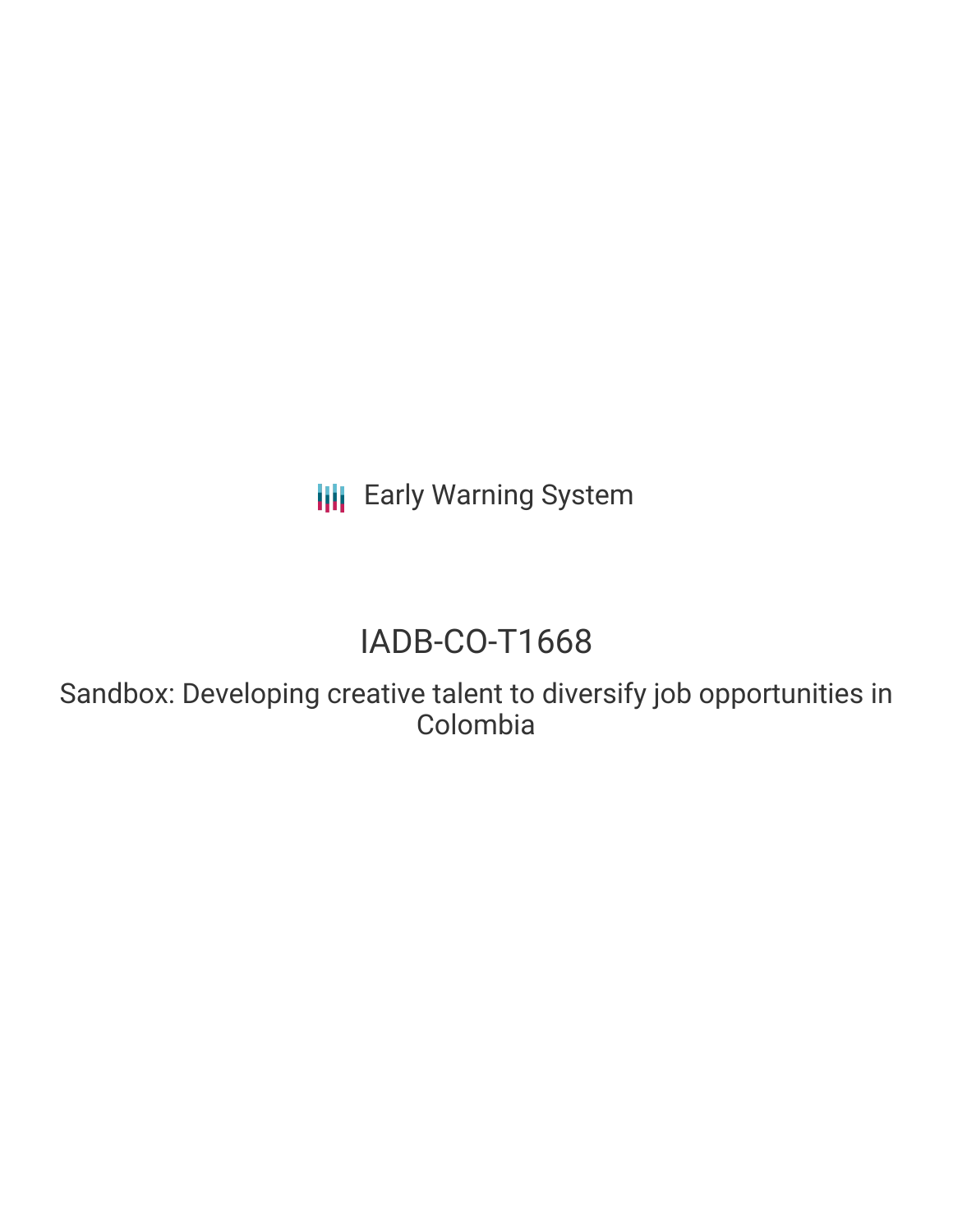

# Early Warning System Sandbox: Developing creative talent to diversify job opportunities in Colombia

### **Quick Facts**

| <b>Countries</b>               | Colombia                                                        |
|--------------------------------|-----------------------------------------------------------------|
| <b>Specific Location</b>       | UNINFORMED                                                      |
| <b>Financial Institutions</b>  | Inter-American Development Bank (IADB)                          |
| <b>Status</b>                  | Proposed                                                        |
| <b>Bank Risk Rating</b>        | U                                                               |
| <b>Borrower</b>                | Goverment of Colombia                                           |
| <b>Sectors</b>                 | Education and Health, Industry and Trade, Technical Cooperation |
| <b>Investment Type(s)</b>      | <b>Advisory Services</b>                                        |
| <b>Investment Amount (USD)</b> | \$0.30 million                                                  |
| <b>Project Cost (USD)</b>      | $$0.30$ million                                                 |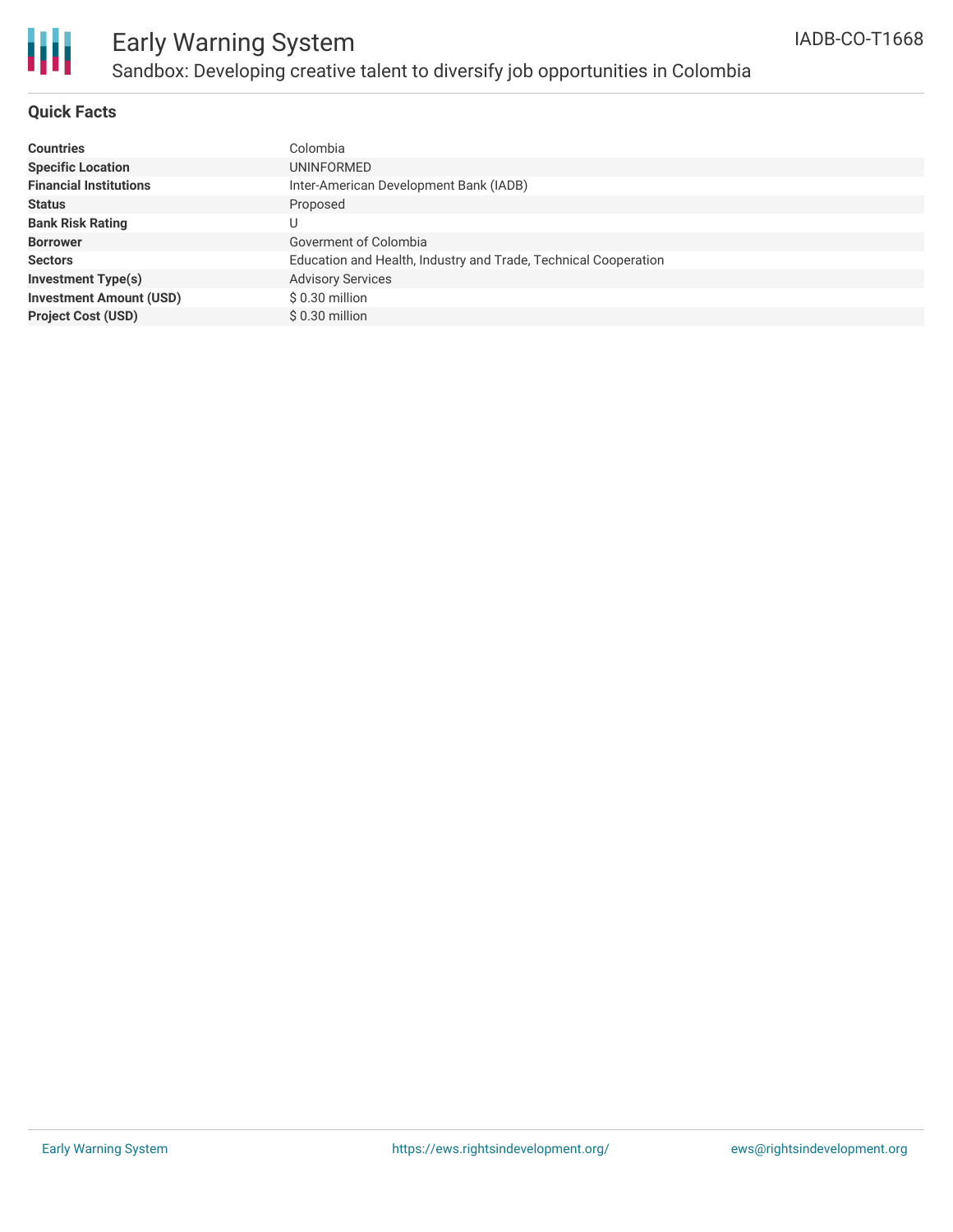

## Early Warning System Sandbox: Developing creative talent to diversify job opportunities in Colombia

### **Project Description**

The objective of this TC is to provide training and support to vulnerable young people in Colombia to gain access to opportunities for growth in the audiovisual industry, leveraging the industry's potential to generate jobs. This will be accomplished through the design and implementation of a 'Sandbox-audiovisual' pilot program that will help consolidate the sector's ecosystem in Colombia.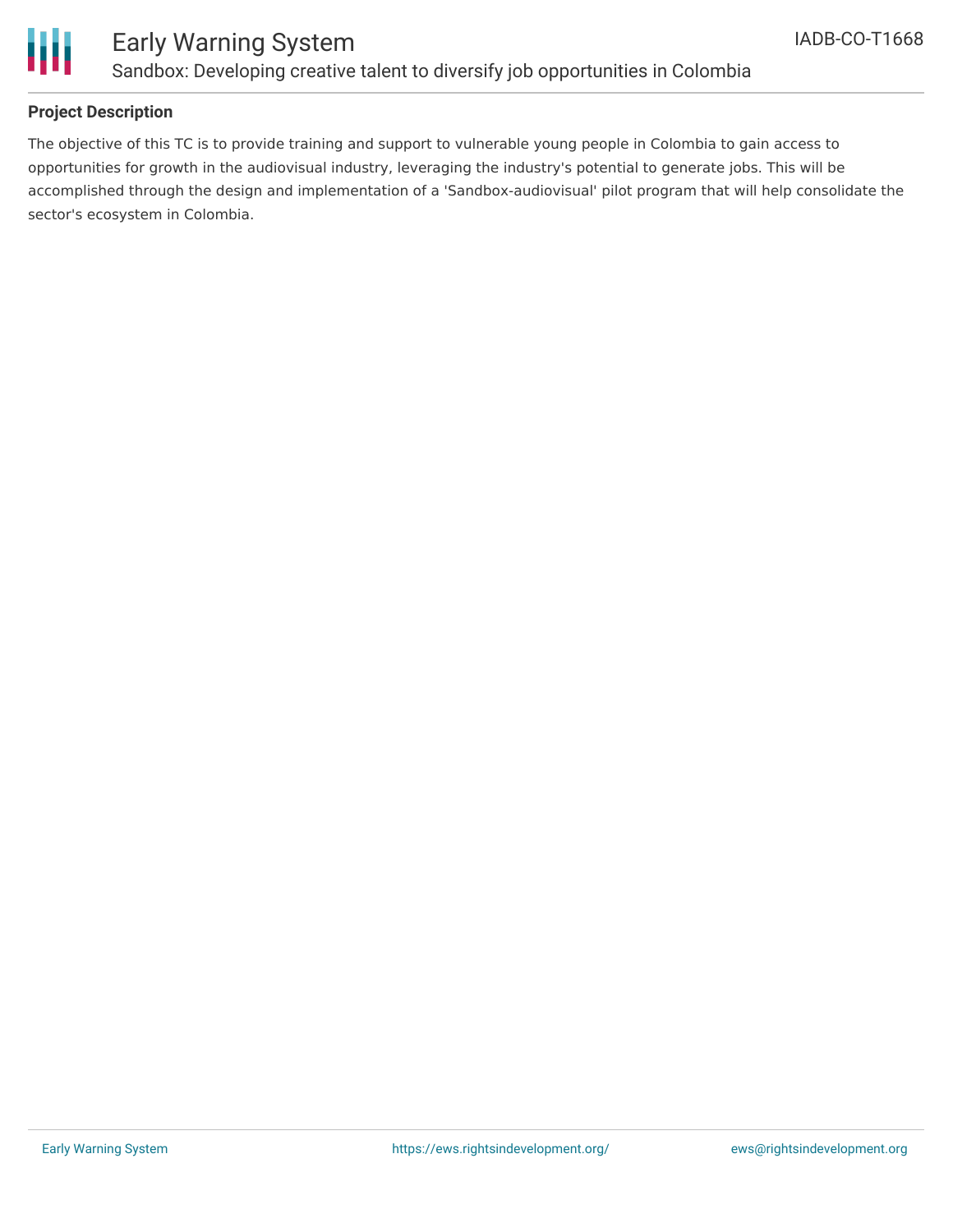

# Early Warning System Sandbox: Developing creative talent to diversify job opportunities in Colombia

### **Investment Description**

• Inter-American Development Bank (IADB)